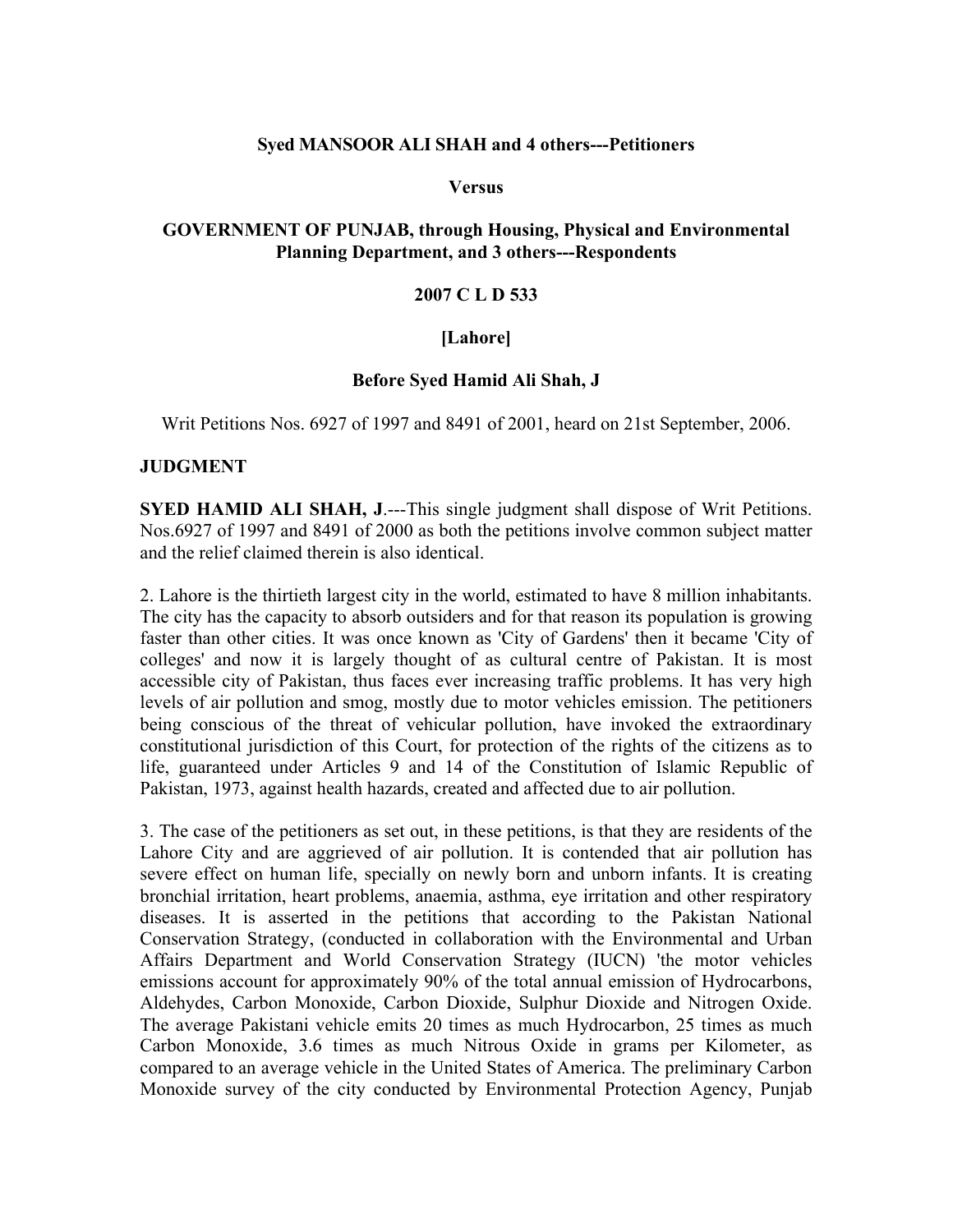shows that the major source of air pollution in the city, is the vehicular emissions. Vehicular emissions lead to air pollution, primarily due to incomplete combustion on account of two stroke engines (Rickshaws, Motor Cycles, Scooters) and diesel engines i.e. mainly public transport in Lahore. The smoke by cars, rickshaws, wagons, buses, aeroplanes, railways etc. produce carbon monoxide, lead, nitrogen oxides, organic vapours, odours, etc. According to latest statistics the presence of Carbon' Monoxide, measured at various places of Lahore, on the average, showed the Carbon Monoxide level to be 50 P.P.M. (parts per million), above the level of Air Pollution violates of the National Environmental Quality Standards, formulated by the Environmental Protection Agency. The motor vehicles not only emit hazardous wastes but also create noise, which is unwanted and undesirable and its continuity can temporarily or permanently damage hearing a loss. High noise levels can also cause psychological disorder, variation in blood pressure, difficulty in respiration and changes in human behaviour. The main contributing factors in increasing noise levels are pressure horns, untuned engines, damaged silencers, over speeding and excessive use of first two gears. It is further asserted that according to rule 163 of the Motor Vehicles Rules, 1969, the owner of the motor vehicle is required by law to maintain the vehicle, so that it does not cause damage or annoyance to any other persons or properly or endanger the safety of any other users of the road; fitted with an efficient appliance for the purpose of preventing the emission of sparks or grit etc. While the Regional Transport Authority, established under Motor Vehicles Ordinance, 1965, is issuing Fitness Certificates to Transport vehicles, which do not meet the required standards. This was result of collusion between the Motor Vehicles Inspectors and owners of vehicles. With this backdrop of the matter, the petitioners prayed that the respondents be directed to act strictly in accordance with law and immediately arrest the growing problem of Air Pollution, lest it is too late.

4. The respondents in their written reply and parawise comments admitted the facts narrated in the petitions. It was, however, stated that they are making all efforts to cure air pollution. My learned brother Mr. Muhammad Sair Ali, J., during the course of proceedings on 24-1-2003 constituted Lahore Clean Air Commission (shall now be referred as Commission) comprising of:

- (1) Dr. Parvez Hassan, Advocate, Chairman.
- (2) Advocate General, Punjab, Co-Chairman/Member.
- (3) Syed Mansoor Ali Shah, Advocate/Petitioner/Facilitator and Coordinator.
- (4) District Coordination Officer (DCO), Lahore.
- (5) Deputy Attorney-General of Pakistan.
- (6) Naib District Nazim, Lahore,
- (7) Director General Environment Protection Department, Lahore.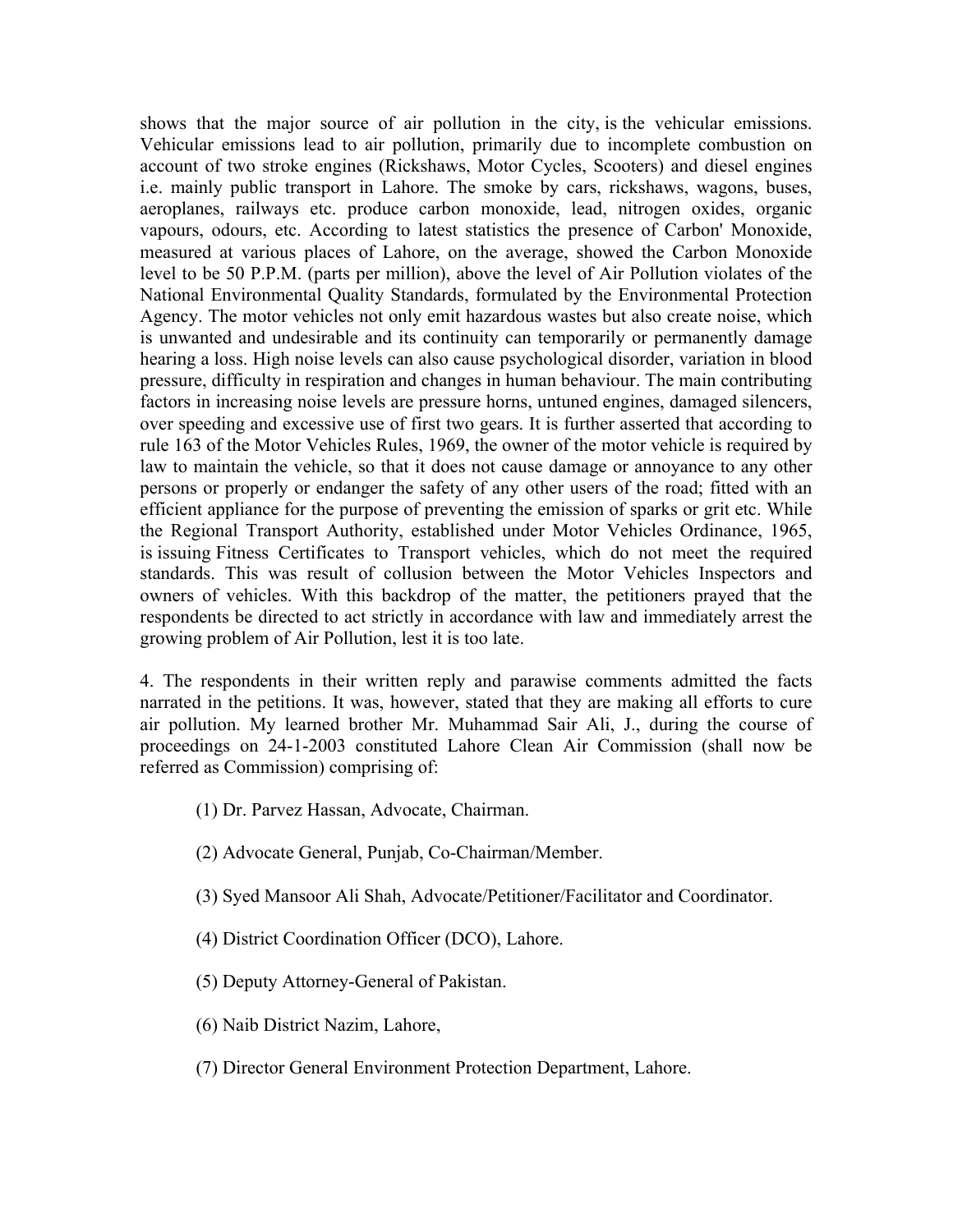(8) Hammad Naqi, Director (Environment Pollution Unit), World Wide Fund for Nature (WWF), Lahore.

(9) Chief (Transport) Planning and Development Department, Lahore.

(10) Muhammad Nazim, Associate Professor, Institute of Management and Technology (ILM), Lahore.

(11) Deputy Inspector General, Traffic Police, Lahore.

(12) Erum Aftab, Environmental Scientist and Member, Pakistan Environmental Lawyer Association (PELA).

(13) Osama 5ididque (Advocate), Minto and Mirza (Advocates) (now Head of Department, School of Law and Policy, LUMS, Lahore).

(14) Anjum Jawaid Khan, Member APCEL, Environmental Lawyer, Lahore.

(15) Nihal Asghar, SEAL, Lahore (Co-opted).

(16) Saigols Qingqi Motors Ltd. (through Mr. Li Shu) (Joint representative of Dawood Yamaha Ltd. Suzuki Motorcycles Pakistan Ltd. and Saigols Qingqi Motors Ltd. (Co-opted.).

5. The Commission was assigned the task to study and analyse, the increasing problem of vehicular air pollution and formulate a solution. The Commission started its function, on the following term of reference:--

"To submit a report on feasible and practical solutions and measures for monitoring, controlling and improving the vehicular air pollution in the city of Lahore."

6. Various functionaries of Government and Semi-Government bodies also remained associated with the proceeding including:

(1) Mian Amir Mehmood, Nazim, City District Government, Lahore.

(2) Saima Amin Khawaja, Advocate High Court, Lahore.

(3) Mr. Saleem Piracha, Business Strategy Manager, SHELL Pakistan.

(4) Dr. Shazia Khawaja, Surgeon, Ammar Medical Hospital, Lahore.

(5) Dawood Yamaha Ltd, through Yunus Dawood.

(6) Suzuki Motorcycles Pakistan Ltd. through Midhat A. Kidwai, Chairman.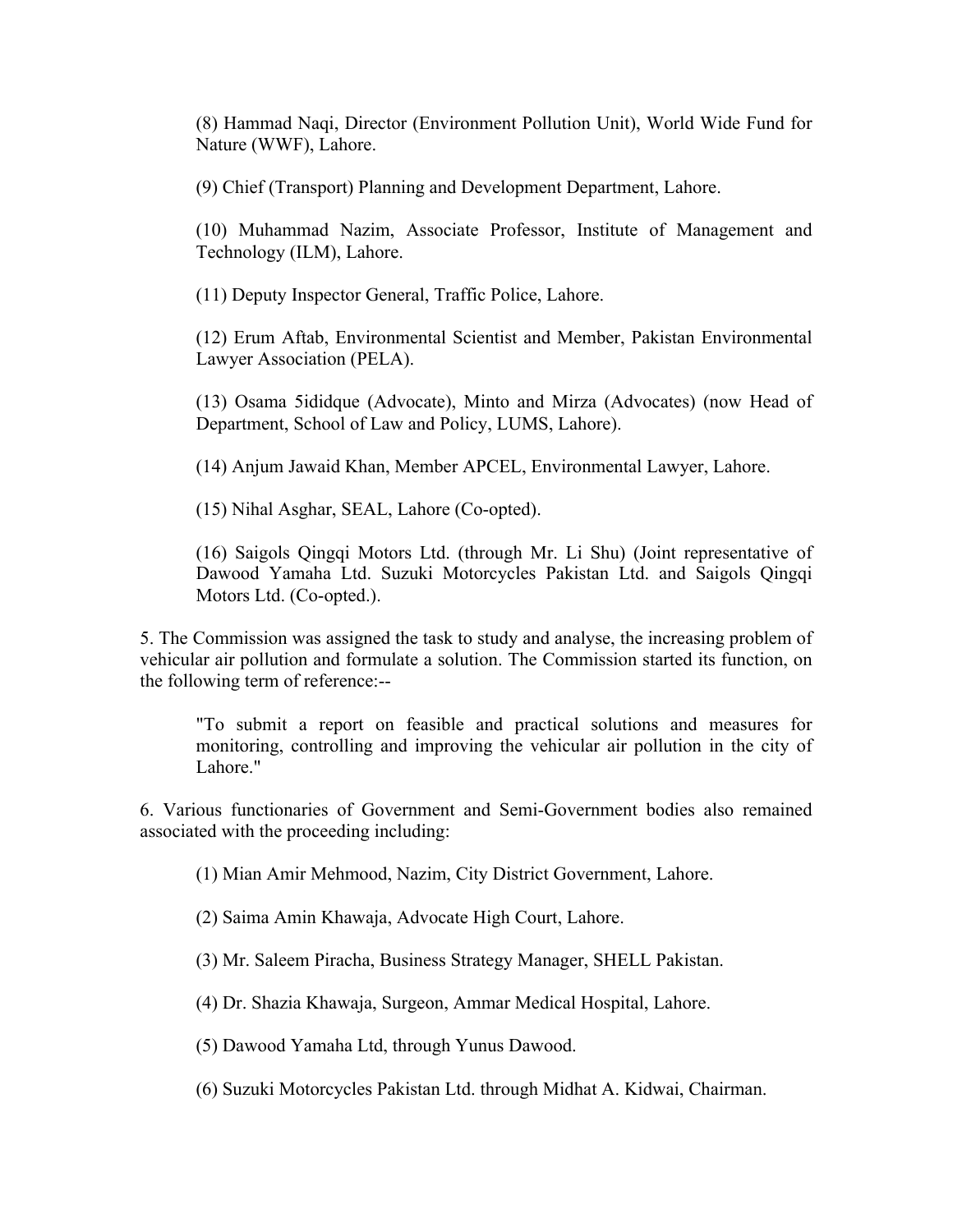(7) Atlas Honda Ltd. through Mr. Maqbool Basraa, General Manager, Human Resource and Corporate Affairs.

The Commission received. certain guidelines on the issue of air pollution, held various meetings and organized "Three Day International Workshop" with the help and association of Asian Development Bank, Clean Air Initiative (CAI) Manila, City District Government Lahore, NEAP and IUCN. The recommendations were finalized with the Stake holders in the meeting dated 20-5-2005. Commission after extensive deliberation and consultation formulated following recommendations:--

# (a) Ambient Air Quality (AAQ) Standards

Pakistan requires a comprehensive set of Ambient Air Quality Standards particularly for the following criteria pollutants:--

PM 10; PM 2.5; CO: Ozone (03); S02; Nox; Lead

(i) AAQ Standards can be immediately adopted on the lines of WHO.

(ii) AAQ standards need to be health-based standards.

(iii) AAQ standards for mobile and stationary sources.

(iv) Differentiate between AAQ and emission Standards.

(v) AAQ standards to provide for different time frames e.g. one hour, eight hours, twenty four hours and annual averages.

# (B) Air Quality Monitoring

(i) Collection and' collation of existing data (as done by SUPARCO, etc.) and to make this accessible to all relevant stakeholders.

(ii) To assess and analyse the said data for future planning and monitoring.

(iii) Federal EPA to set up air quality monitoring stations (at appropriate locations) to ensure quality assurance and quality control.

(iv) To build capacity within authorities.

(v) Data dissemination strategies need to be developed by the authorities to help fore-see the issuance of health alarms in case of serious exceedance of standards.

# (C) Air Quality Planning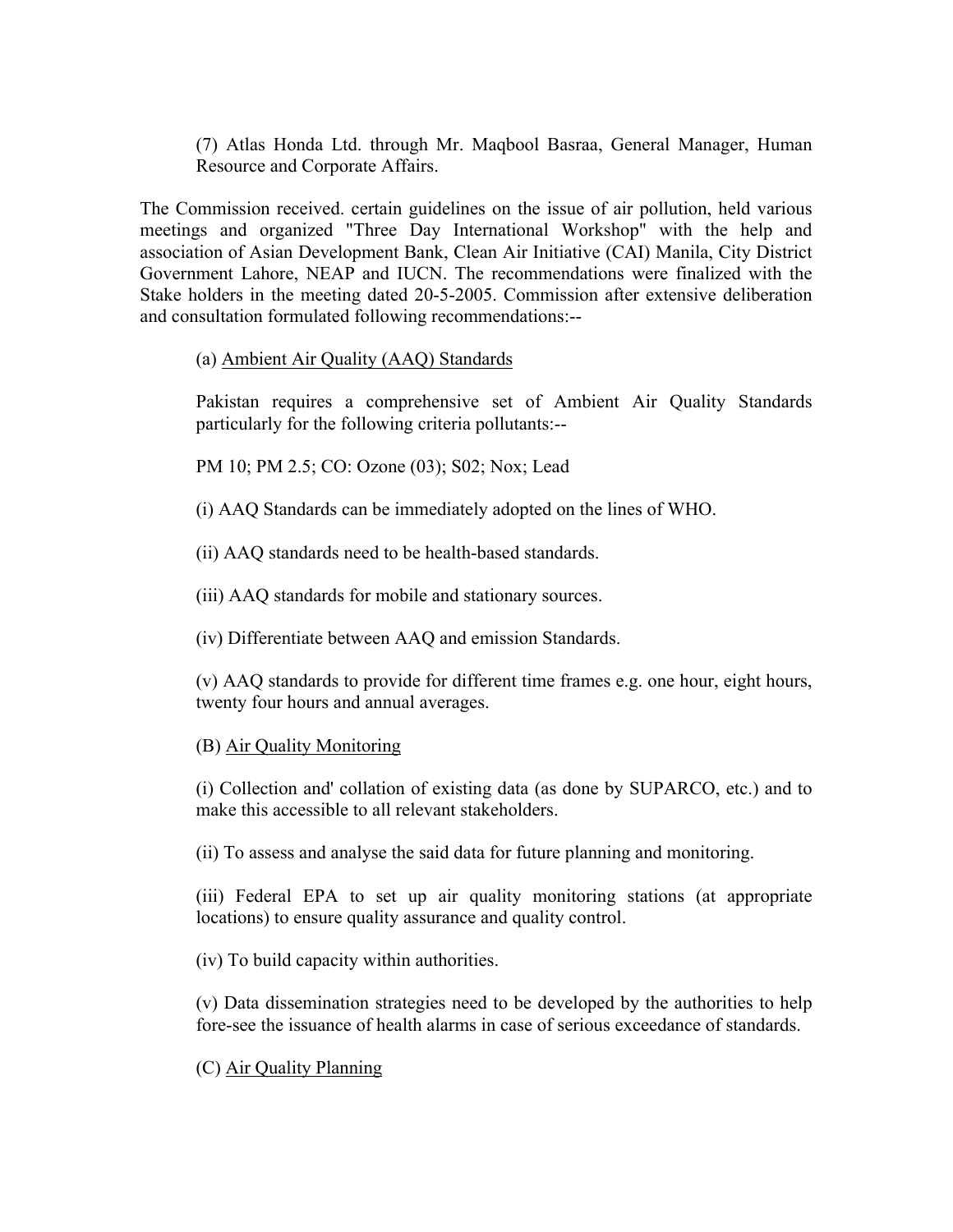(i) Aim of air quality management in Pakistan is to bring all pollutants within ambient air quality standards.

(ii) On the short and medium term the aim is to reduce the period of time that air quality exceeds the ambient air quality standards.

(iii) Air Quality Monitoring will provide information on the status of air quality. Based on this, interventions and targets can be set and strategies and action plans can be formulated targeting at specific pollutants.

(iv) Emission inventories and source apportionment studies are required to plan air quality strategies and actions.

### (D) Emission and Fuel Standards (Cleaner Fuels)

(i) It is important for Pakistan to adopt Euro Emission Standards for vehicles so to be in line with all other Asian countries.

(ii) Considering the urgency of the air quality situation, cleaner fuels and cleaner vehicles need to be introduced in the urban centres immediately.

#### (E) Standards for Public Transport Buses

(i) Immediate introduction of CNG buses conforming to Euro-3 standards.

(ii) Phasing out of the exiting buses in TWO years (starting 1-7-2005).

(iii) Certified conversion of the existing buses from authorized workshops. Penalty in case the certification policy is violated.

(iv) Cap age for buses is 10 years. Over-aged buses to be scrapped.

#### (F) Standards for Rickshaws

(Auto and Motorcycle)

(i) Introduction of new four stroke CNG rickshaws.

(ii) Phase out of the existing Rickshaws in one year.

(iii) Immediate ban on the registration of two stoke auto and motorcycle rickshaws.

(iv) Nomination of dedicated stations for procurement of pre-mix to be used by the existing two stroke rickshaws.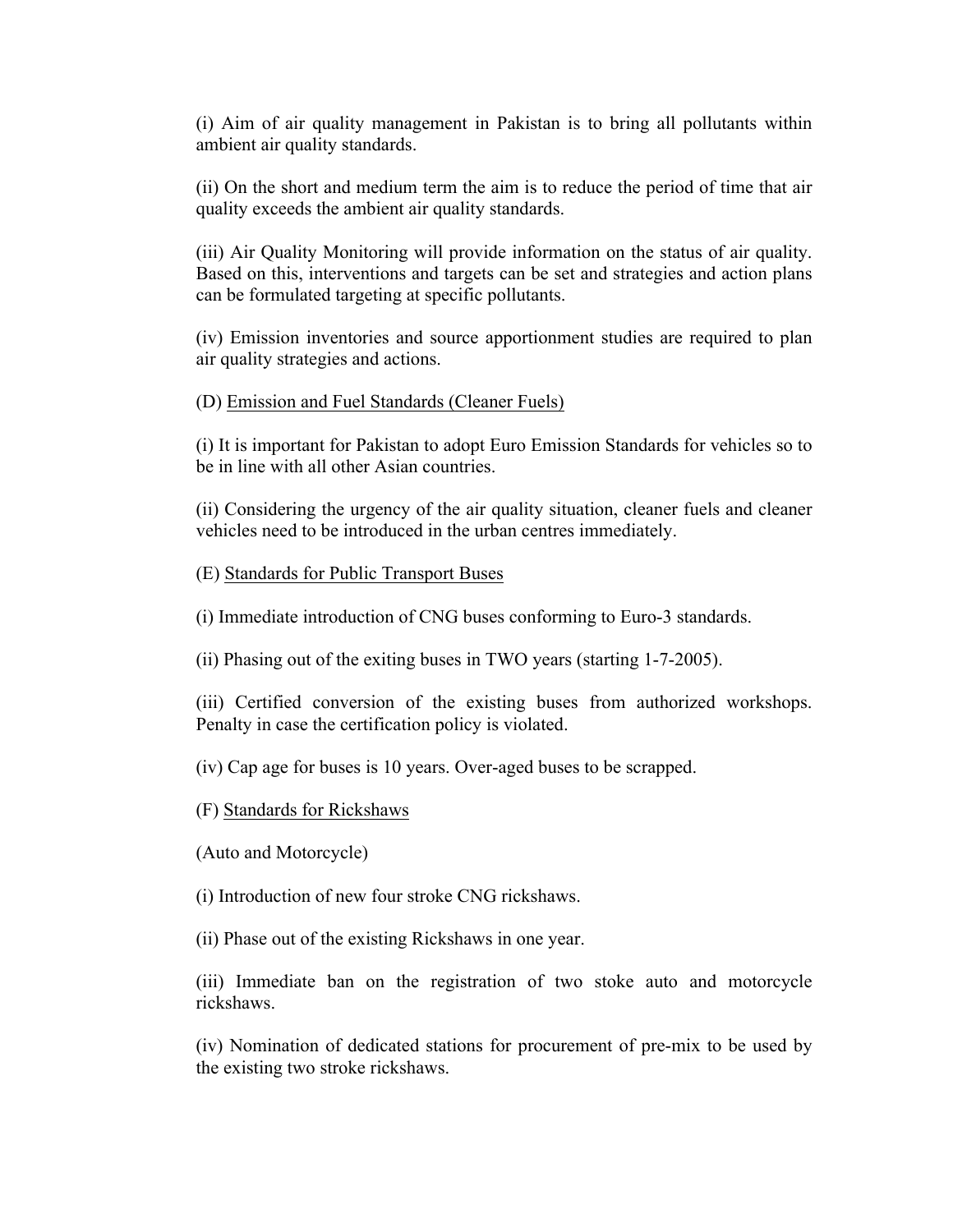## (G) Fiscal Incentives

(i) Viability of implementing cleaner air initiative requires financial incentives e.g., Subsidized loan, Tax waiver or reduction, differential pricing and easy repayment.

## (H) Awareness raising for CNG use

(i) Design outreach programs for bus operators, 3 wheeler owner/drivers and general public.

(ii) Infrastructure Planning for CNG program. Plan adequate refilling centers.

(iii) For buses, have fast filling dedicated centers.

(iv) Need system to regulate quality of spare parts.

(v) Clearly define responsibilities of major stakeholders (owner, manufacturer, converter, inspector, Government agencies).

## (I) New Vehicle Emission Standards and Corresponding Fuel Quality \* for Lahore

| <b>Vehicle Category</b><br>2-wheel<br><b>Vehicle Category</b><br>3-wheel | $1 - 7 - 2008$<br>Ettro II<br>$1 - 7 - 2007$<br>Euro II or 4-stroke<br>CNG. | $1 - 7 - 2010$<br>Euro III<br>Euro III | $1 - 7 - 2013$             |
|--------------------------------------------------------------------------|-----------------------------------------------------------------------------|----------------------------------------|----------------------------|
| Vehicles<br>Categories 1-7-<br>20081-7-20101-7-<br>2013<br>Cars          | Euro II                                                                     | Euro III                               | Euro IV                    |
| <b>Vehicle Categories</b><br>LCV (wagons)                                | $1 - 7 - 2006$<br>Euro II                                                   |                                        | $1 - 7 - 2010$<br>Euro III |

\*Current Fuel: Sulfur Content: Import: 0.5% Local: 1% All unleaded gasoline/petrol.

HDV (buses) Euro II Euro II

### (J) In-Use Vehicle Emission Standards

20062007\* 2W Idle 'rest Revise as per new vehicle emission standards should Idle  $CO \leq 4.5\%$ , Idle lead to formal adoption of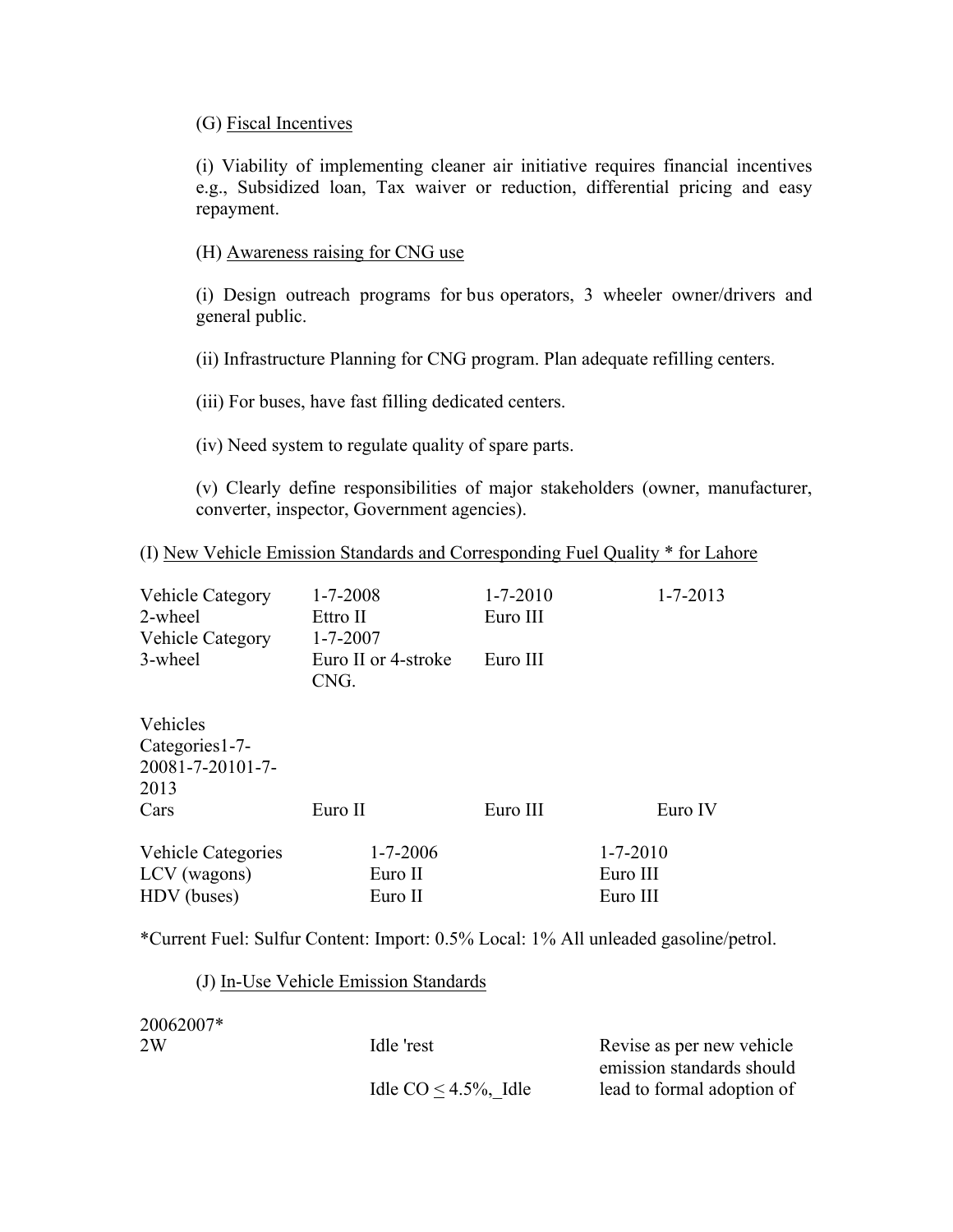|                   |                                                  | НU                                                     |
|-------------------|--------------------------------------------------|--------------------------------------------------------|
|                   | HC record.                                       | standards.                                             |
| 3W                | Idle Test Idle Co < $4.5\%$ ,<br>Idle HC record: | Revise as per new vehicle<br>emission standards should |
|                   |                                                  | lead to formal adoption of I-                          |
|                   |                                                  | IC standards                                           |
| Car               | Idle Test Idle Co < $4.5\%$ ,                    | Revise as per new vehicle                              |
|                   | Idle HC record.                                  | emission standards should                              |
|                   |                                                  | lead to formal adoption of                             |
|                   |                                                  | HC standards                                           |
| <b>LCV</b> Diesel | Opacity on Free                                  | Introduce loaded mode test                             |
|                   | Acceleration <65 HSU                             |                                                        |
| HDV diesel        | Opacity on free                                  | Introduce loaded mode test.                            |
|                   | Acceleration <65 HSU                             |                                                        |
|                   |                                                  |                                                        |

 $T<sub>0</sub>$ 

Further revisions will be required after 2007 based on the introduction of tighter emission standards for new vehicles.

(K) Inspection and Maintenance

Institute and strengthen I/M functions with respect to motor vehicles.

Some of the important recommendations are as follows:--

(i) Type of tests: Gasoline and CNG vehicles - idle emissions tests of CO and HC Risks

(ii) Develop test protocols to ensure tests are done correctly.

- (iii) Measure HC, CO, CO2 and 02.
- (iv) Improve accurancy requirements.

(v) In the long run switch to lambda measurements for catalyst equipped cars.

(vi) For diesel vehicles - apply Free Acceleration Smoke Tests.

(vii) Need additional test parameters for authentic tests e.g., oil temperature measurement and engine rpm measurement built into the smoke meter:

(a) Oil temperature will be used as an indication of warming up.

(b) Engine rpm will be used to ensure consistency of operation.

(viii) Introduce loaded test for diesel vehicles. More effective and accurate.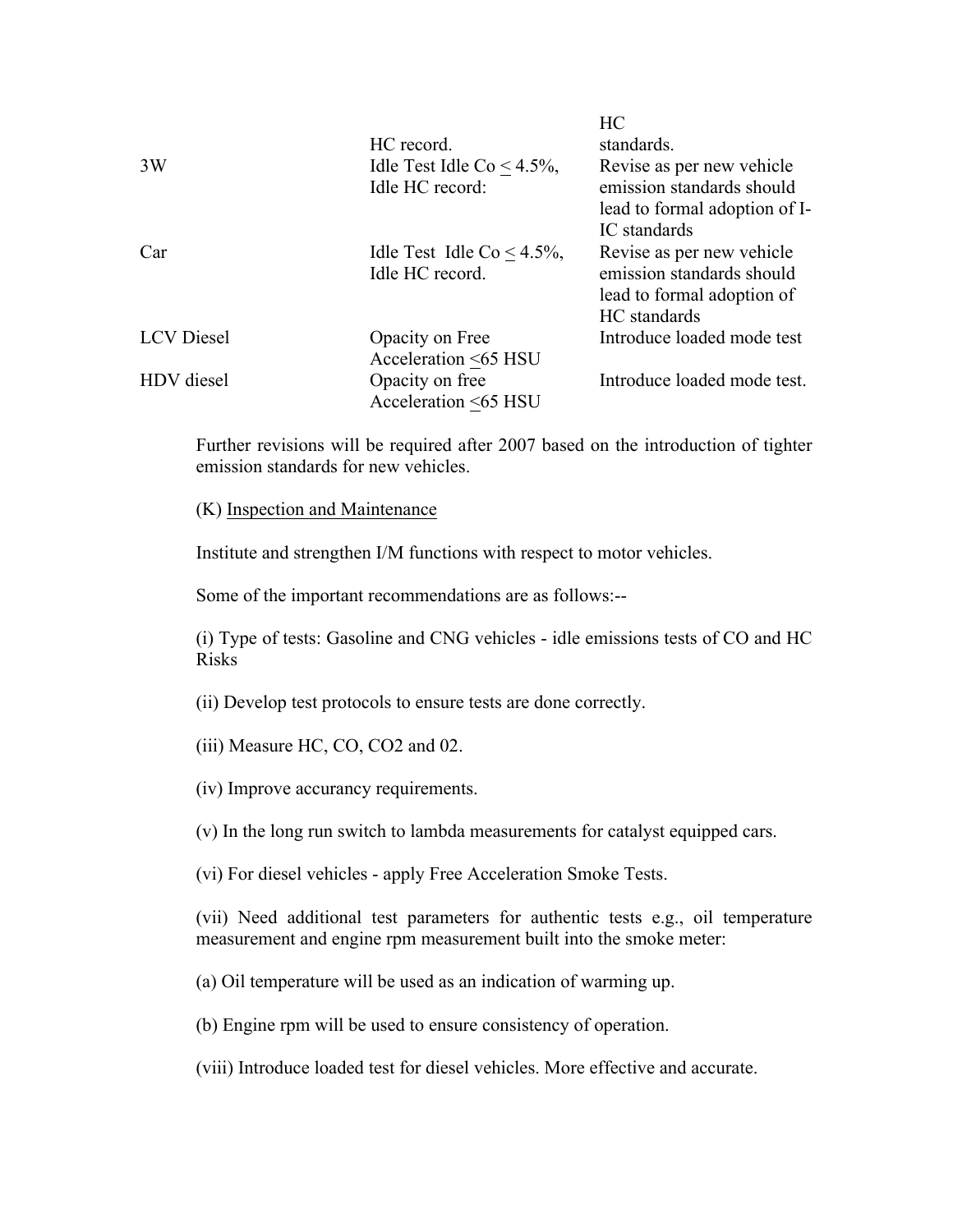(ix) Monitoring by private cum public sector bodies.

(x) Institutional issues- Computerize all test data.

(xi) Institute data management system.

(xii) Audit plan must be worked out i.e. Test Records, Audit reports, mandatory AMC requirement etc.

(xiii) Maintenance/calibration status of equipment.

(xiv) Availability of trained operators.

(xv) Vehicle Inspection Program for CNG Vehicles:

(a) Introduce 3rd party inspection of CNG vehicles with pre-registration safety, and emission inspection.

(b) Regular annual safety and emission inspection after registration.

- (c) Specially designed checklist for inspection.
- (d) Training and skill-building at the city level.

(e) Introduce CO and Nox as part of the vehicle inspection program.

(f) Study trips to Delhi or Dhaka to learn about best practices.

(L) Transport Planning

- (i) Promote public transport, especially Buses.
- (ii) New dedicated CNG buses.
- (iii) Re-powering existing buses into CNG.
- (iv) Increase in number of buses.
- (v) Travel demand management- improving usage.
- (vi) Infrastructure for better supply of CNG.
- (vii) Vehicle scrappage age cap (old buses) e.g. age-10 years.
- (viii) BRT (Bus Rapid Transport) dedicated bus lanes and pick/drop areas.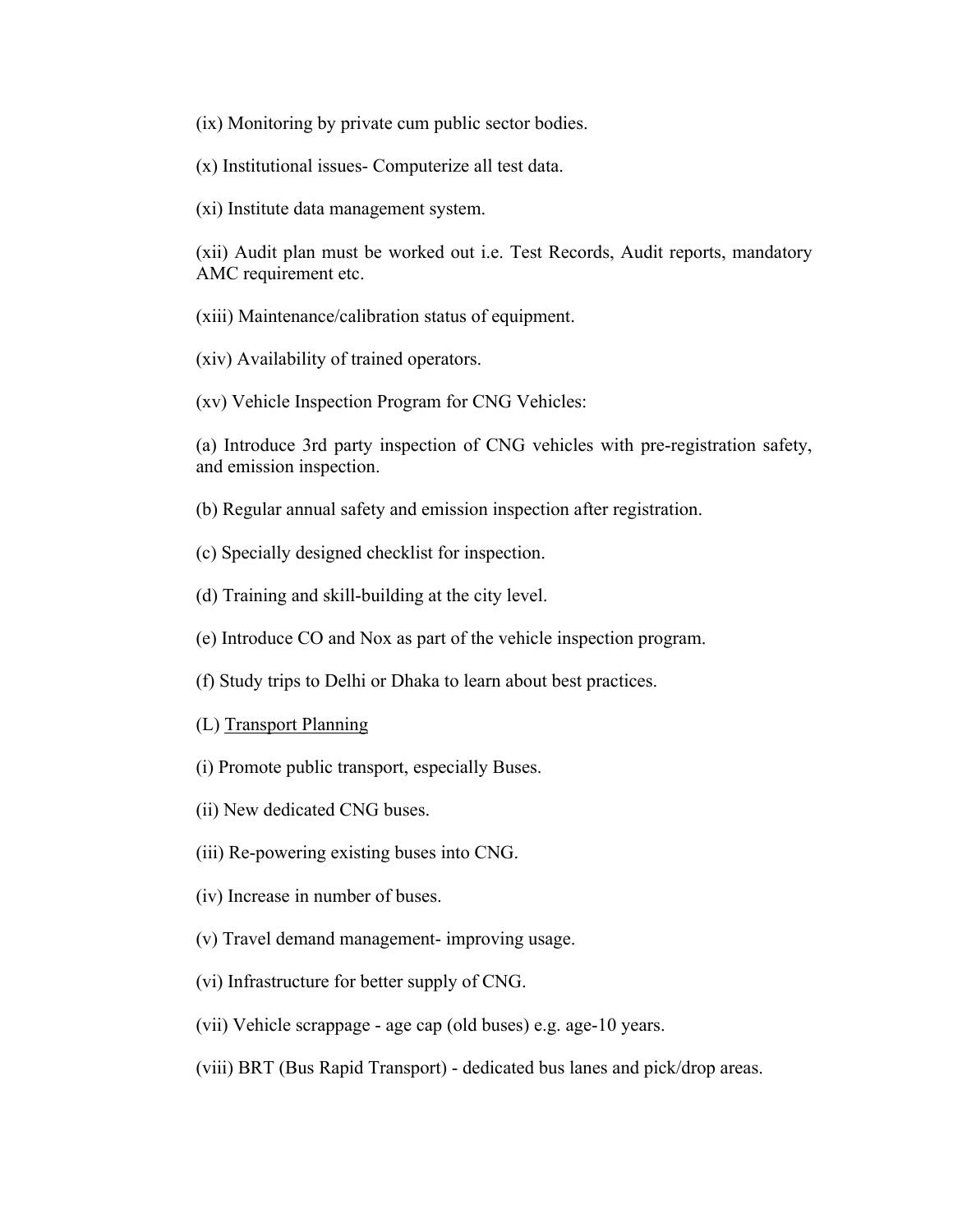(ix) Road planning, integration of transport and land use.

(x) Financial measures (incentives or disincentives) to facilitate the above.

## (M) Institutional Issues and Capacity Building

Institutional arrangements:

(i) Current institutional arrangements for air quality management in Pakistan are acceptable; emphasis to be on making it work better.

(ii) Main stakeholders in urban air quality management: Government, civil society, private sector, and academe.

(iii) Government, Federal, Provincial and District EPAs require more staff and training.

(iv) Other Government departments: police, transport department, and urban planning department need more knowledge on AQM.

(v) Civil society requires strengthening of technical knowledge on air quality (people and knowledge).

(vi) Private sector: (a) polluter, (b) service provider, air quality management capacity is in both cases limited.

(vii) Academe: number of universities offer AQM courses but require additional capacity.

7. The report was further deliberated upon by the Commission and final recommendations, suggested by the Commission, were submitted in this Court on 26-5- 2005, which read as under:--

In Respect of Buses:--

Introduction of dedicated CNG or compliant to Euro-II buses for public transport conforming to Euro-2 standards.

(1) Phasing out of existing buses in two years i.e. by 2006.

(2) Certified conversion of the existing buses from authorized workshops. Penalty in case the certification policy is violated.

(3) Cap age for buses is 10 years. Over-aged buses to be scrapped.

(4) Setting up dedicated bus lanes in the existing transport planning.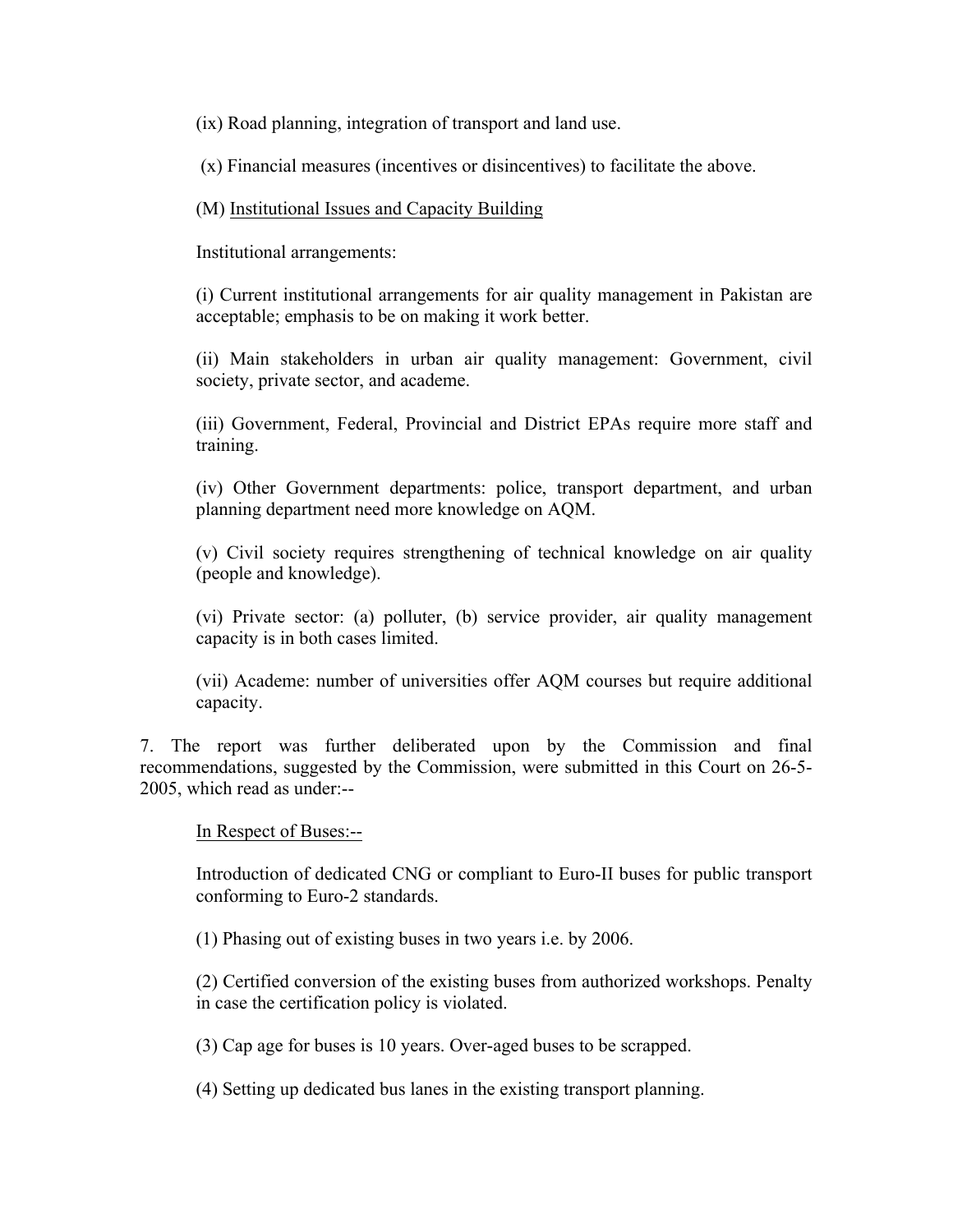## In Respect of Wagons:-

(1) Phasing out of the wagons from the Urban Centres and replace the same with buses within one year.

(2) In routes where the plying of buses is not feasible new wagons which are Euro-1I compliant be used.

## In Respect of Autocab Rickshaws:

(1) Introduction of new four stroke CNG Autocab Rickshaws in Lahore.

(2) Phase out of the existing Autocab Rickshaws in one year from Lahore.

(3) Ban on the registration of two stroke Autocab Rickshaws by January, 2006.

(4) Nomination of dedicated stations for procurement of pre-mix to be used by the existing two stroke Rickshaws.

(5) Temporary shifting/conversion to CNG on the existing two stroke Autocab Rickshaws.

### In Respect of Motorcycle Rickshaws:

(1) The use of two stroke Motorcycle Rickshaws should be progressively eliminated from Lahore within six months.

(2) Immediate introduction of new four stroke petrol Motorcycle Rickshaws.

(3) Introduction of new four stroke CNG Motorcycle Rickshaws within two years.

(4) Ban on the registration of two stroke Motorcycle Rickshaws in Lahore by January, 2006.

(5) Omination of dedicated stations for procurement of pre-mix to be used by the existing two stroke Rickshaws.

(6) All CBU vehicles (completely built up units) imported into Pakistan shall comply with Euro-II standards with immediate effect.

In Respect of Air Quality and Fuel\* Standards:

(1) Setting, by 2006, Ambient Air Quality Standards.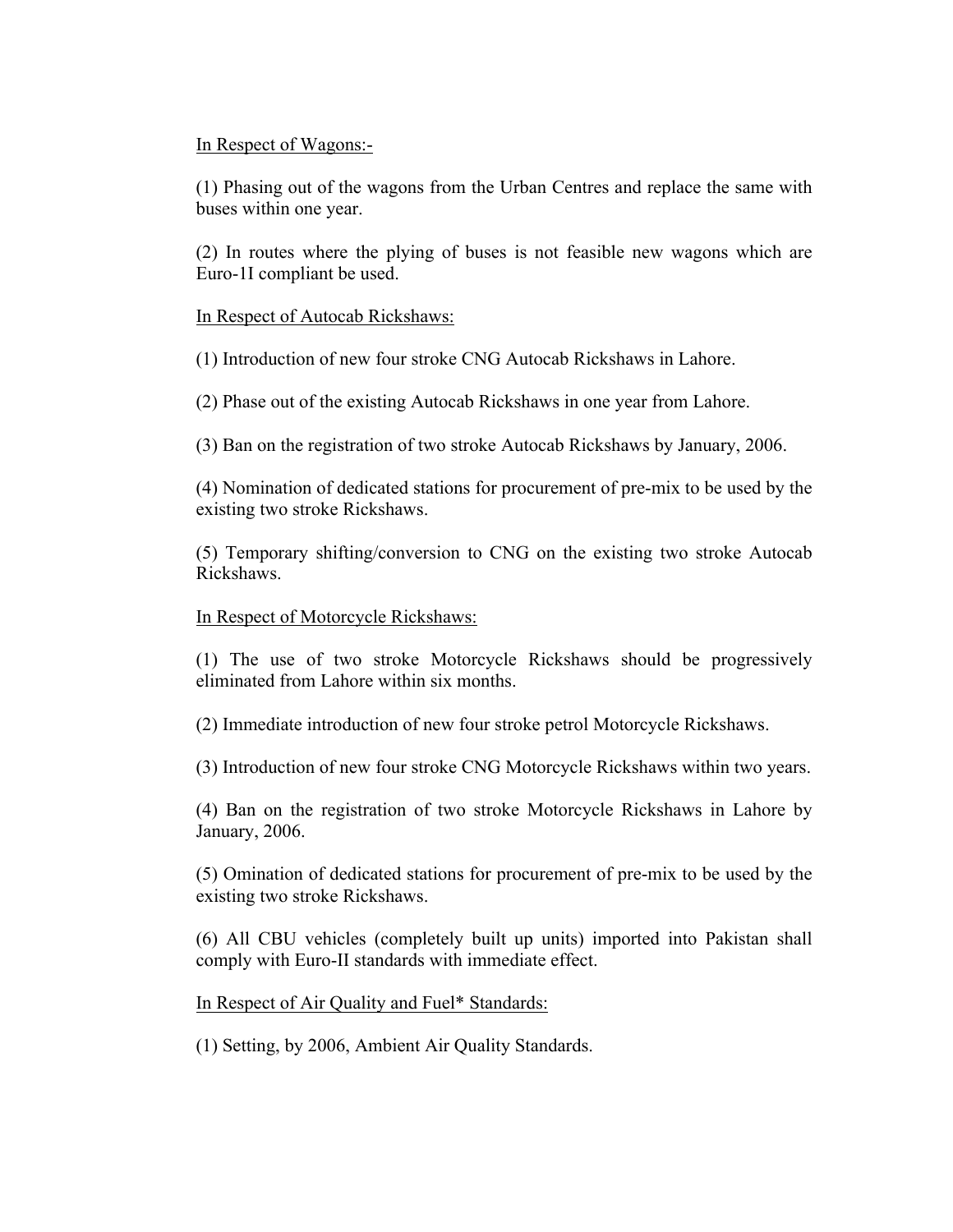(2) Setting, by 2006, vehicular emission standards and fuel standards: Short term and long term plans.

(3) New vehicle emission standards and corresponding fuel quality for Lahore.

| Vehicle Category                                                | $1 - 7 - 2008$                                      | $1 - 7 - 2010$ | $1 - 7 - 2013$ |
|-----------------------------------------------------------------|-----------------------------------------------------|----------------|----------------|
| 2-wheel                                                         | Euro II                                             | Euro III       |                |
| Vehicle Category<br>3-wheel                                     | $1 - 7 - 2007$<br>Euro 11 or 4-stroke<br><b>CNG</b> | Euro III       |                |
| Vehicles<br>Categories 1-7-<br>20081-7-20101-7-<br>2013<br>Cars | Euro II                                             | Euro III       | Euro IV        |
| <b>Vehicle Categories</b>                                       | $1 - 7 - 2006$                                      |                | $1 - 7 - 2010$ |
| LCV (wagons)                                                    | Euro II                                             |                | Euro III       |
| HDV (buses)                                                     | Euro II                                             |                | Euro III       |

\*Current Fuel: sulfur Content: Import: 0.5% Loral: 1% All unleaded gasoline/petrol.

### In Respect of Financial Incentives:

(1) To set up a Green Fund to incentive cleaner fuel and vehicles.

(2) To involve the financial sector through the State. Bank of Pakistan in facilitating green financing for the industry

#### In Respect of Monitoring

(1) Priorities the establishment of Ambient Air Quality Monitoring Squads and Stations by the City District Government.

(2) Privatizing inspection and monitoring stations (such as through the oil marketing companies and manufacturers) by January, 2006.

#### In Respect of Capacity Building and Awareness Raising:-

(1) Capacity Building Programs by City ,District Government.

(2) Awareness raising for CNG use.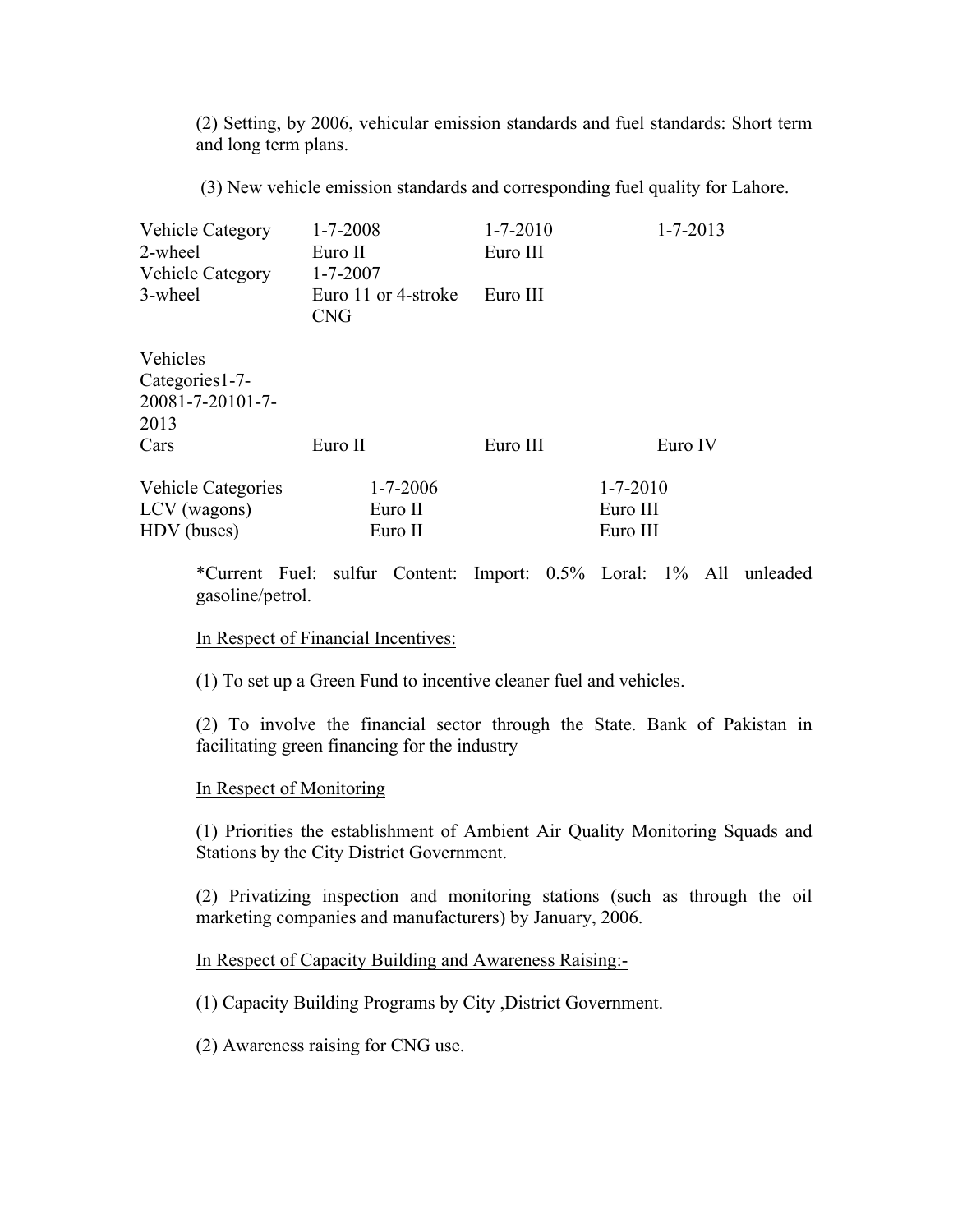In Respect of a Standing Body to Monitor the Implementation of these Recommendations:--

It was also recommended that this Court may consider the establishment of a Standing Committee comprising of representatives from the private and .public sectors to monitor and implement the above recommendations and to submit, periodically report thereon to this Court.

8. Objections, comments and views of public as well as from the stakeholders, were invited through citation published in Daily times in its print dated 7-7-2005. Pak-EPA submitted its comments on 18-7-2005, agreeing to suggestion in principles but objecting to time frame. Mr. Wasif Majeed Advocate, a Member of Lahore High Court Bar Association, gave additional suggestions without commenting on recommendations of the Commission. Communication was addressed to Federal Government through its concerned ministries, for comments, inviting their views qua the problems/difficulties likely to be faced for the implementation of recommendations. The Commission thereafter held a detailed meeting on the direction of this Court on '26-7-2005 with Provincial Environmental Protection Agency, Pakistan Environmental Protection Council, Ministry of Industries and Production and Special Initiatives, Ministry of Commerce, Ministry of Finance, HDIP, PAMA-Atlas Honda Ltd., Qingqi Motors, DCO, CDGL and Dawood-Yamaha; the recommendations were examined in the meeting. A few suggestions were sent by Pak EPA over the net subsequently, but of no avail as same were already incorporated in the Final Recommendation.

9. Mr. Pervaiz Malik, learned Deputy Attorney General, representing Federal Government, suggested on 5-9-2005 for another notice to be published, resultantly, public notices were published afresh. Notices were issued to various ministries once again, along with the report/recommendations of the Commission. The officials of Federal Government representing Ministry of Industries and Production, Ministry of Environment, Ministry of Finance, Ministry of Petroleum and Natural Resources, Ministry of Commerce, Pakistan Environmental Protection Council and Export Promotion Bureau, attended the Court on 21-9-2005. They were asked to submit their approval, suggestion or reservation if any, on the report of the Commission. The report of the Commission was considered in a joint meeting of concerned ministries of the Federal Government. Additional Secretary (Mrs. Rukhsana Jabbar Memon) informed the Court on 17-11-2005 about the joint meeting of various ministries, wherein clean air programme was considered and found essential. She however, prayed for further time to convey the Court about acceptance or otherwise of the report of Commission. The representations of various ministries, who appeared in this Court on 29-8-2002, 19-7- 2005, 21-9-2005, 25-10-2005 and 17-11-2005 conveyed the approval of recommendation of their respective ministries. Learned Deputy Attorney General remained associated with the proceedings. Provincial Government on the other hand through Environmental Protection Agency (EPA) in association with Planning and Development Department, submitted its suggestions on final recommendations, whereby the recommendations of the Commission were endorsed. Transport Department of Government of Punjab 'submitted comments, which reflect that ban had been -imposed on registration of two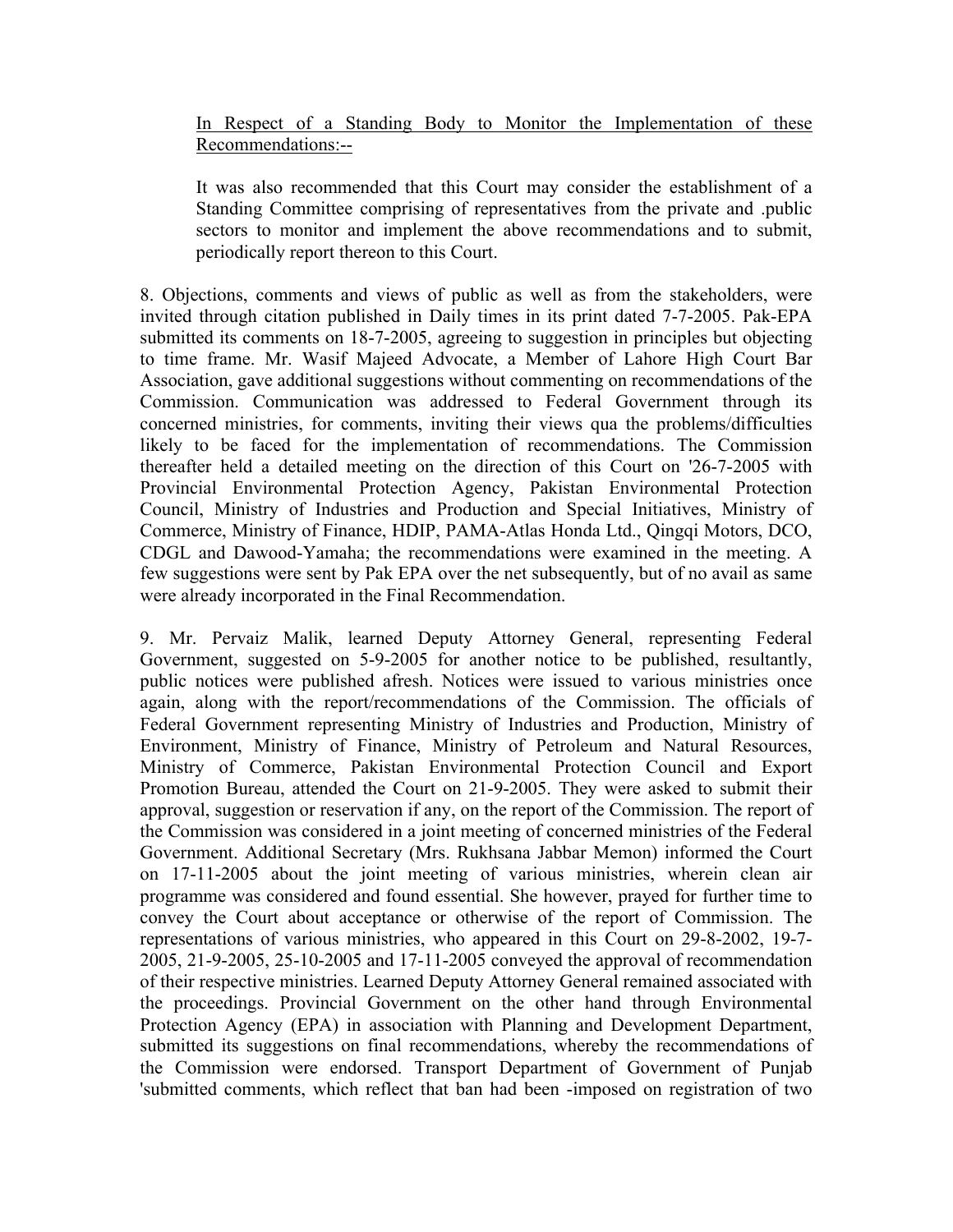stroke Rickshaws with effect from 1-1-2005, to give effect to recommendations of the Commission. Mr. Agha Nadeem, Secretary Transport, was directed to remain associated with the Commission. Consequently, he attended meetings of Commission on 29-3-2006, 8-5-2006 and 22-5-2006. He submitted report on 29-5-2006 and conveyed the following progress in pursuance of the recommendations of the Commission:--

(i) Meetings dated 8-5-2006 and 22-5-2006 were held to fine-tune the working Plan.

(ii) Transport department' has already launched the 4 Stroke CNG Motor Cab Rickshaws in 2005. The launching has encouraged 4 manufacturers, with the result that their product is already in the market.

(iii) Target date to complete Phasing out of 2 stroke Rickshaws completely from Lahore, was fixed as 31-12-2007.

(iv) A notification dated 1-1-2005 was issued by the Transport Department, in view whereof induction of new 2 stroke motor cab rickshaws was banned.

(v) The suggestion of conversion of 2 stroke into 4 stroke CNG Rickshaws, for want of effective technology was declined.

(vi) Punjab Small Industries Corporation and Punjab Provincial Cooperative Bank have been engaged for leasing out 4 stroke CNG Rickshaws, under the Chief Minister's Green Fund Scheme.

(vii) Plying of 2 stroke Rickshaws have already been banned on the Mall Road, since 17-4-2006 and schedule has been made to phase out two stroke rickshaws in ten stages, to be carried out at Jail Road, Main Boulevard Gulberg, Canal Road, Allama Iqbal Road etc.

(viii) Plans are in process to phase out wagons and convert Diesel Buses: No Diesel bus has been inducted since September, 2005.

10. Viewing the report of Transport Department and various steps taken by the Government of Punjab as consequence of recommendations, Transport Department of Government of Punjab was restrained through order dated 30-5-2006, from issuing route permits or fitness certificates to diesel buses, in the light of ban. Ban on two stroke Rickshaws/Tri-wheeler was challenged through Constitutional Petitions i.e. Writ Petition No.3941 of 2006 and Writ Petition No.16378 of 2005, on the grounds that imposition of ban on poor rickshaw owners will result into depriving them from earning their bread and livelihood. It was also urged in these petitions that introduction of four stroke rickshaw is aimed to encourage the monopoly of one manufacturer, to the exclusion of other manufacturers. Both the contentions had no force. Firstly, as four different manufacturing companies are in the process of manufacturing of four (4) stroke Rickshaws, besides the field is open for others. Secondly, Government of Punjab has announced a package to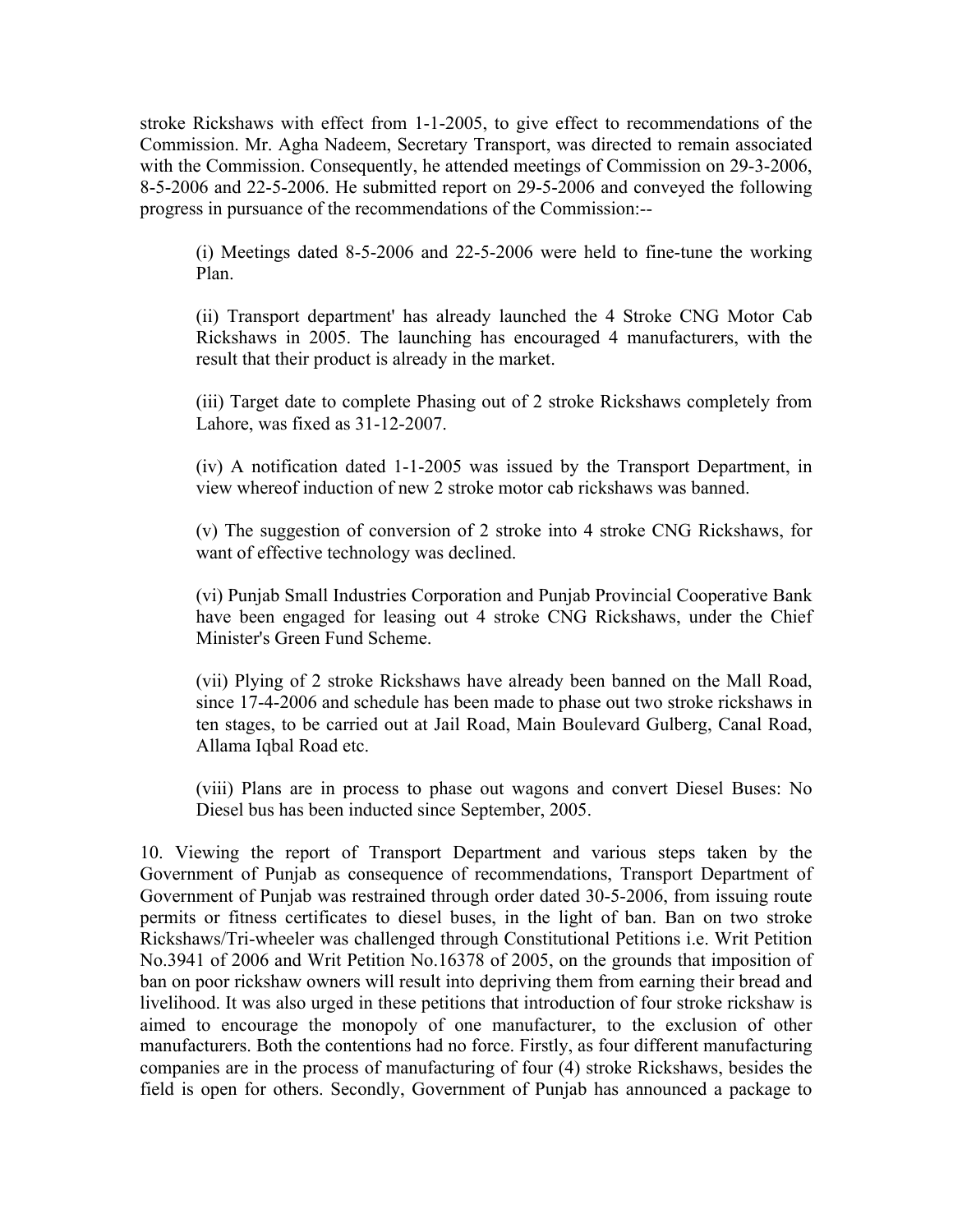encourage common/poor citizens to buy 4 stroke CNG Rickshaws from green fund on lease facility, at a nominal rate of mark-up. Additionally, Government of Punjab is bound by its undertaking (given in these proceedings) to extend loan to deserving applicants and in this respect preference is to be given to the affectees i.e. owners of two stroke rickshaws. Nominees of manufacturers of motor-cycle Rickshaws were directed through order dated 27-1-2005 to remain associated with working of the Commission. Consequently, they were co-opted as members o; the. Commission, They being stakeholder attended meetings and recommendation of this Commission, were thus finalized with their concurrence. The Commission accomplished the task assigned to it. Its recommendations have thoroughly been examined by the Federal as well Provincial Government besides other stakeholders. These recommendations have now been submitted in this Court for issuance of appropriate writ.

11. Pakistan is party to 2001 Stockholm Convention, which is a global treaty to protect human health and environment from Persistent Organic Pollution (POP). Pakistan has also joined the global community being party to 1985 Vienna Convention on Protection of Ozone Layer. Pakistan has signed the 1992 United Nations Framework Convention on Climates Change (UNFCCC). The objective of the Convention is the stabilization of green house gas concentration in the

atmosphere at a level that would prevent dangerous anthropogenic interference with the climate system. Pakistan is also signatory of 1990 International Oil Pollution Preparedness, Response and Cooperation. Besides the international treaties, perseverance and protection of dignity of man is fundamental right of a citizen, guaranteed under Article 14 of the Constitution, 1973. Constitution of 1973 vide Article 9 protects, the life of person/citizen. The cases where life of citizen is degraded, the quality of life is adversely affected and health hazards are created affecting large number of people, amounts to deprivation of life, which above referred articles prohibits. A Further that nuisance caused through air pollution is punishable under sections 268 and 278 of Pakistan Penal Code. Pakistan Environmental Protection Act (Act XXXIV of 1979) has been enforced for protection, conservation, inhabitation and improvement of the environment. The redressal of grievance, voiced through these petitions, is covered under the constitutional provisions specifically Articles 9 and 14, provisions of Act XXXIV of 1979, other enactments. State functionaries are bound by contractual obligations under international treaties, to make effective measures for elimination of vehicular pollution.

12. I am not inclined to burden this judgment by referring to the various judgments of superior Courts of the country, where scope and-ambit of jurisdiction of this Court under Article 199 of the Constitution of Islamic Republic of Pakistan, 1973, was considered and it was observed therein that Constitution confers vast powers on Courts to issue appropriate directions for the enforcement of fundamental rights guaranteed by the Constitution, yet the case of Ms. Shehla Zia and others v. WAPDA PLD 1994 SC 693 needs mention, wherein the Honourable. Supreme Court has held as under:

"Article 9 of the Constitution provides that no person shall be deprived of life or liberty save in accordance with law. The word 'life' is very significant as it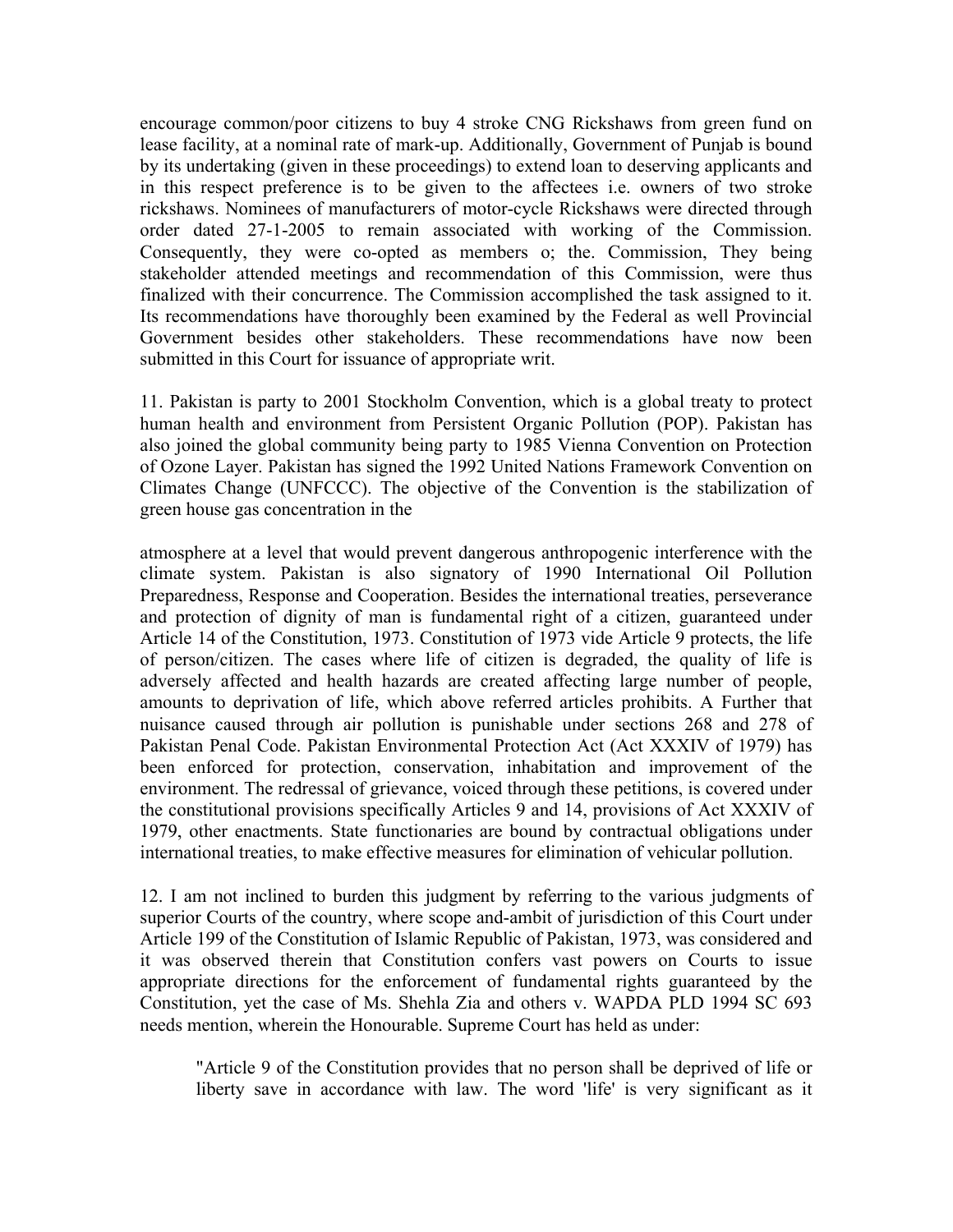covers all facts of human existence. The word 'life' has not been defined in the Constitution but it does not mean nor can be restricted only to the vegetative or animal life or mere existence from conception to death. Life includes all such amenities and facilities which a, person born in a free country is entitled to enjoy with dignity, legally and constitutionally. A person is entitled to protection of law from being exposed to hazards of electromagnetic field§ or any other such hazards which may be due to installation and construction of any grid station, any factory, power station or, such like installations. Under the common law a person whose right of easement, property or health is adversely affected by any act of omission or commission of a third person in the neighbourhood or at a far off place, he is entitled to seek an injunction and also claim damages, but the constitutional rights are higher than the legal rights conferred by law, be it municipal law or the common law. Such a danger is depicted, the possibility of which cannot be excluded, is bound to affect a large number of people who may suffer from it unknowingly because of lack of awareness, information and education and also because such sufferance is silent and fatal and most of the people who would be residing, under or at a dangerous distance of the grid station or such installation do not know that they are facing any risk or are likely to suffer by such risk. Therefore, Article 184, can be invoked because a large number of citizens throughout the country cannot make such representation and may not like to make it due to ignorance, poverty and disability. Only some conscientious citizens aware of their rights and the possibility of danger come forward."

August Court in the referred case held further:--

"The word 'life' in terms of Article 9 of the Constitution is so wide that the danger and encroachment complained of would impinge fundamental right of a citizen. In this C view of the matter, the petition under Article 184(3) of the Constitution of Islamic Republic of Pakistan, 1973, is maintainable.

It was also observed by the Court:--

"The word 'life' in the Constitution has not been used in a limited manner. A wide meaning should be given to enable a man not only to sustain life but to enjoy it."

14. (sic) Pollution of environment, caused by smoke emitting vehicles, traffic muddle came up before the august Supreme Court of Pakistan in Human Rights Petition No.4-K of 1992, 1996 SCMR 543, where the apex Court on examination of reports, submitted by the different H.R. activists, through interim order gave number of directions for taking effective and remedial steps, to streamline the process of checking as first step in eliminating the pollution from Karachi, Lahore, a city of gardens,, colleges and rich cultural heritage, is now faced with grave threat of vehicular pollution, which is creating health hazard to its inhabitants, affecting adversely their quality of life. Vehicular pollution needs elimination, which can be achieved by following the manner opted by the august Court in the above referred judgment 1996 SCMR 543. Appropriate writ for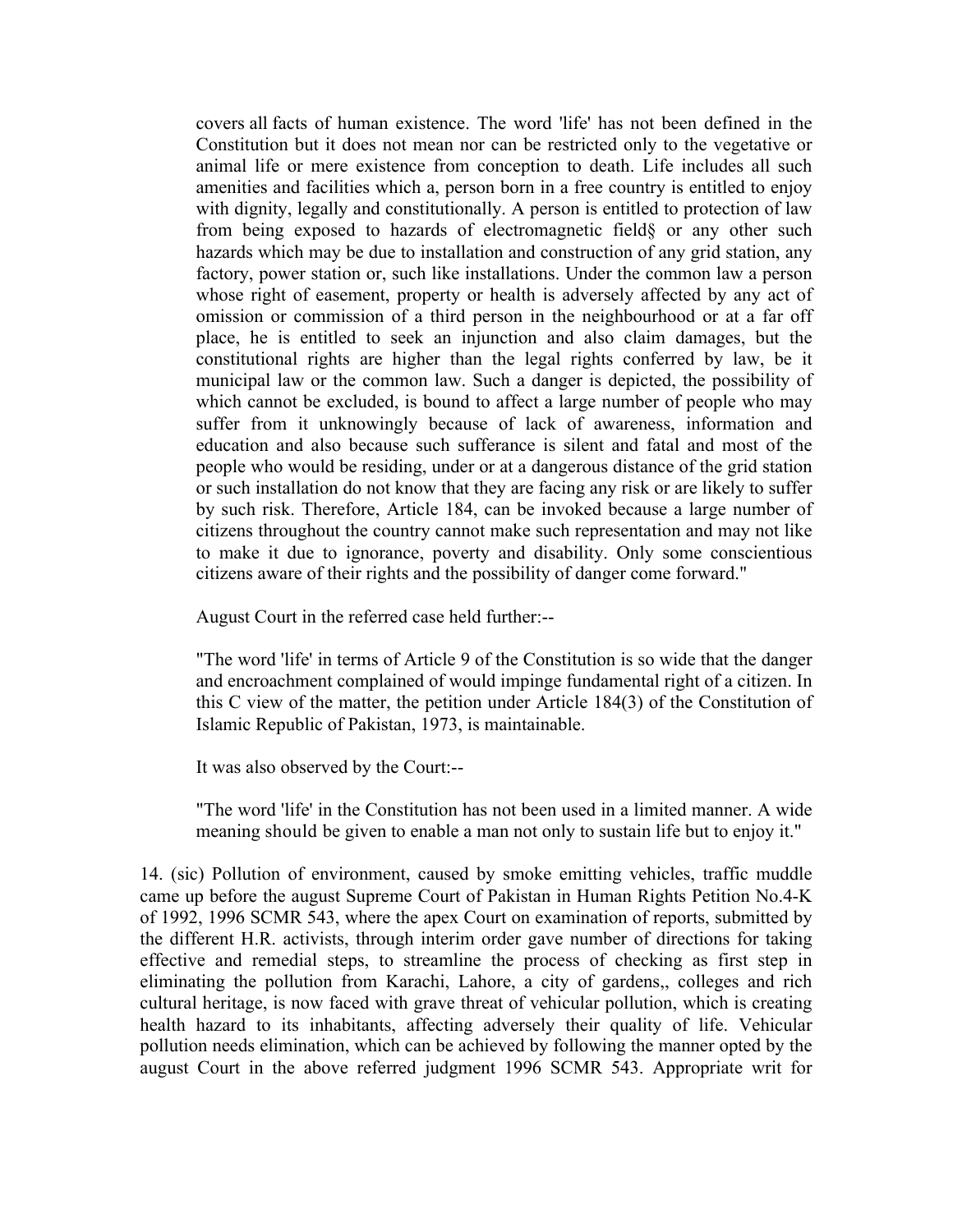implementation of recommendations of the Commission is required, which is accordingly issued.

15. The City District Government, Lahore approved and stood behind the recommendations, with the assurance to implement the same in letter and spirit, Secretary,. Transport and other departments of the Provincial Government including Planning and Development Department .have consented to implement these recommendations. The representatives of various Federal Ministries, who appeared before this Court were asked to either give their consent/approval on the recommendations or submit objections or difficulties, if any, in implementation of the recommendations. None has filed objection or counter-proposals. The question of issuance of writ jurisdiction in the instant proceedings is not in issue as suggestions and recommendations of the Commission were finalized and approved by associating the stakeholders like manufacturers of Rickshaws, Motor-cycles etc. on one hand and various bodies of the Federal as well as Provincial Governments on the other hand.

15-A. The recommendations which remained uncontested by all concerned including Federal Government of Pakistan, Government of Punjab, concerned authorities and bodies. The writ is thus issued with the following directions:--

All the concerned authorities, departments, in particular the Transport Department, the City District Government, Lahore, EPD (Punjab), Federal EPA to strictly implement the following:

# In Respect of Buses:--

(1) Introduction of dedicated CNG or compliant to Euro-II buses for public transport conforming to Euro-II standards.

(2) Phasing out of existing buses in two years i.e. by December, 2007.

(3) Certified conversion of the existing buses from authorized workshops, penalty in case the certification policy is violated.

(4) Cap age for buses is 10 (ten) years. Over-aged buses to be scrapped. Only those buses be permitted to ply on roads, which are in perfect condition, after the lapse' of 10 years period.

(5) Setting up dedicated bus lanes in the existing transport planning.

### In Respect of Wagons:--

(6) Phasing out of the wagons from the Urban Centres and replace the same with mini buses.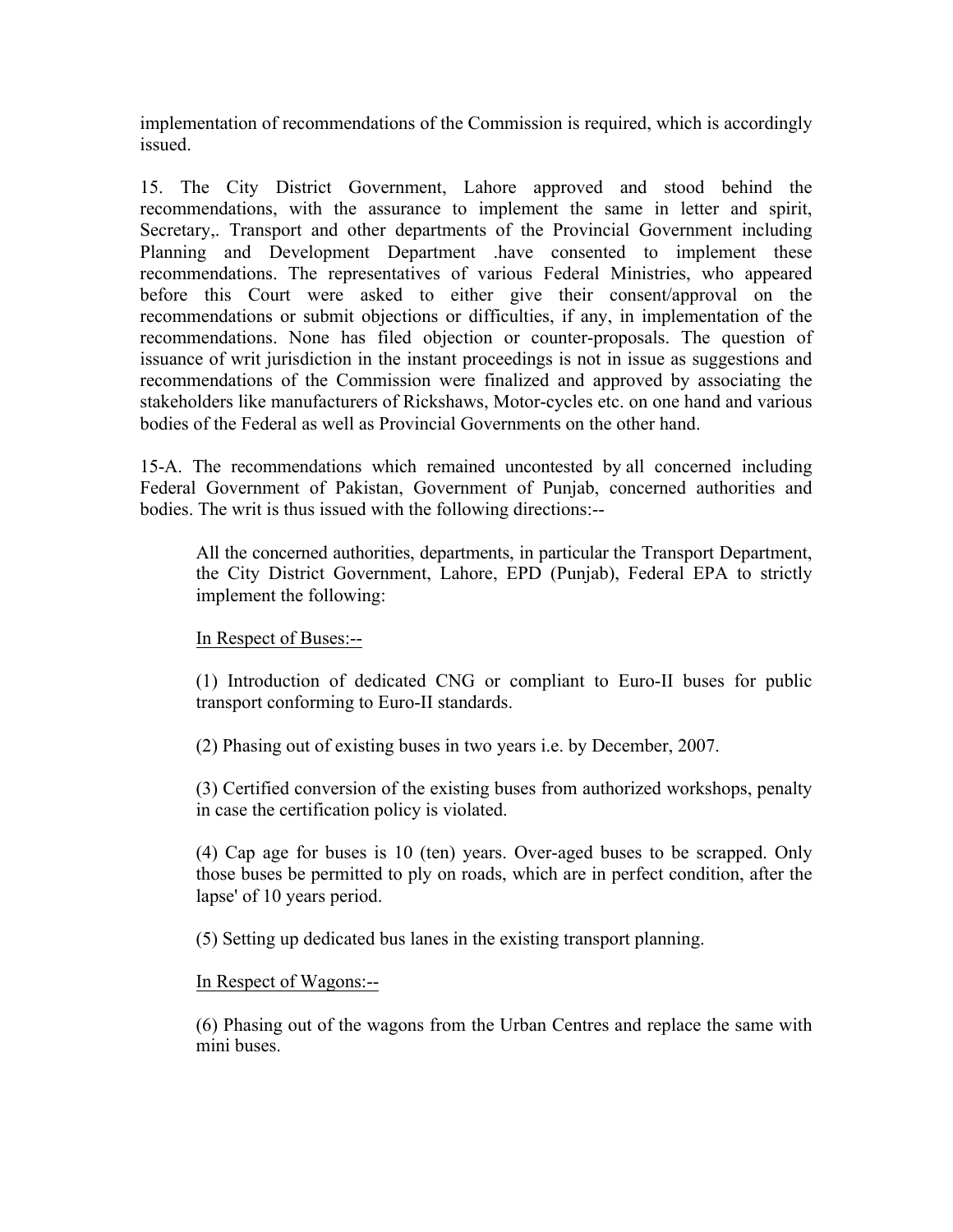(7) In routes where the plying of buses is not feasible new mini buses or wagons, which are Euro-II compliant be used.

In Respect of Motorcab/Autocab Rickshaws:-

(8) Introduction of new four stroke CNG Motorcab/Autocab Rickshaws in Lahore.

(9) Phase out of the existing Autocab Rickshaws from Lahore by December, 2007.

(10) Strictly enforce the existing ban on the registration of two stroke Autocab Rickshaws imposed since January, 2005.

In Respect of Motorcycle Rickshaws: -

(11) Strictly enforce the existing ban on the registration of two stroke Motorcycle Rickshaws in Lahore imposed since January, 2005.

In Respect of Air Quality and Fuel Standards:--

(12) Setting, by 2007, Ambient Air Quality Standards.

(13) Setting, by 2007, Vehicular Emission Standards and Fuel Standards. Short term and long term plans.

(14) New vehicle emission standards and corresponding fuel quality\* for Lahore.

| <b>Vehicle Category</b> | $1 - 7 - 2008$                    | $1 - 7 - 2010$ | $1 - 7 - 2013$ |
|-------------------------|-----------------------------------|----------------|----------------|
| 2-wheel                 | Euro II                           | Euro III       |                |
| <b>Vehicle Category</b> | $1 - 7 - 2007$                    |                |                |
| 3-wheel                 | Euro II or 4-stroke<br><b>CNG</b> | Euro III       |                |

| Vehicles         |         |          |         |
|------------------|---------|----------|---------|
| Categories 1-7-  |         |          |         |
| 20081-7-20101-7- |         |          |         |
| 2013             |         |          |         |
| Cars             | Euro II | Euro III | Euro IV |

| <b>Vehicle Categories</b> | $1 - 7 - 2006$ | $1 - 7 - 2010$ |
|---------------------------|----------------|----------------|
| LCV (wagons)              | Euro II        | Euro III       |
| HDV (buses)               | Euro II        | Euro III       |